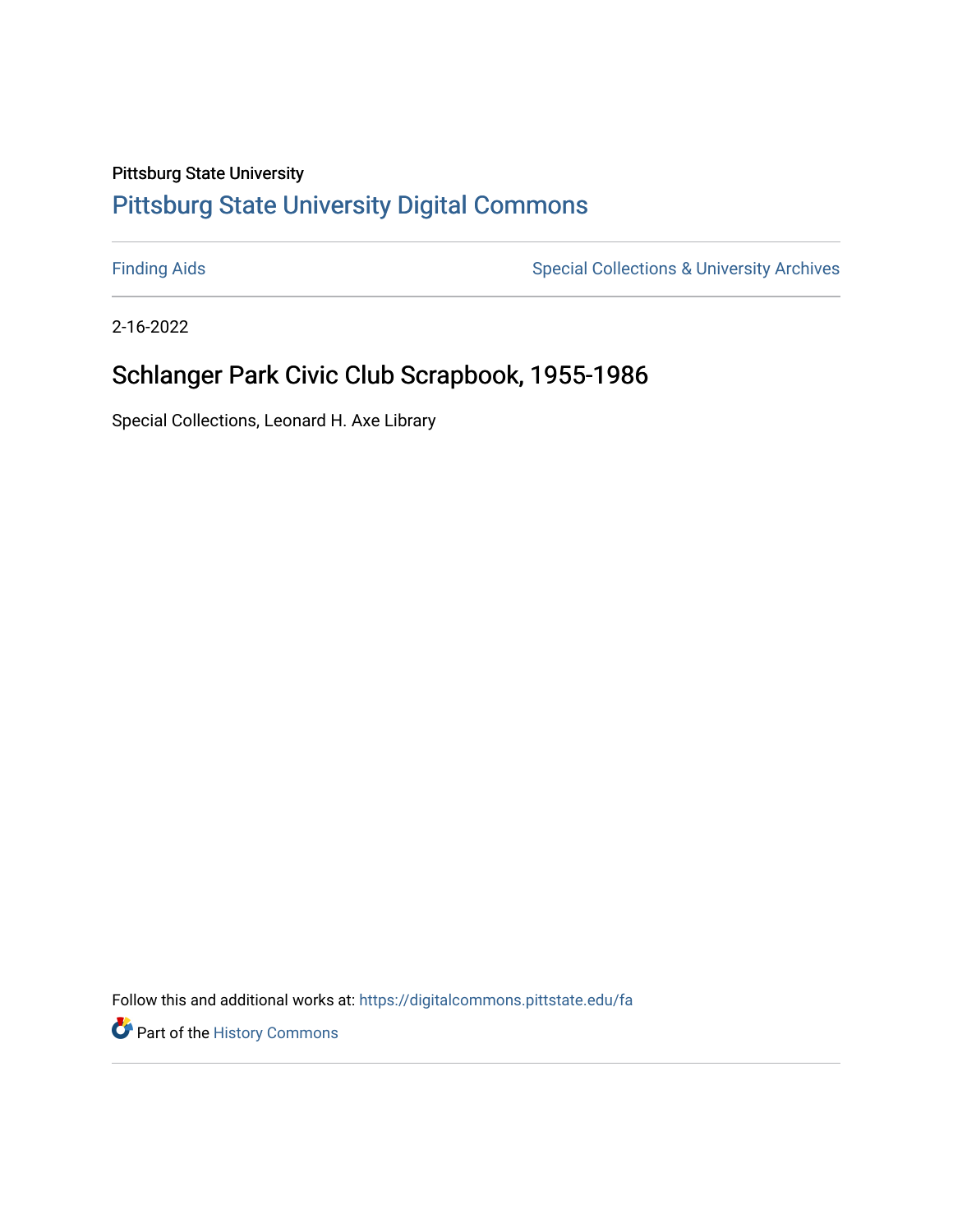#### **Schlanger Park Civic Club Scrapbook, MS 363**

### **Schlanger Park Civic Club Scrapbook**

#### **Overview of the Collection**

| <b>Creator</b>                                                                                         | Unknown                                                                                                                                                                                                                                                 |
|--------------------------------------------------------------------------------------------------------|---------------------------------------------------------------------------------------------------------------------------------------------------------------------------------------------------------------------------------------------------------|
| <b>Title</b>                                                                                           | Schlanger Park Civic Club Scrapbook                                                                                                                                                                                                                     |
| <b>Collection Number</b>                                                                               | MS 363                                                                                                                                                                                                                                                  |
| <b>Dates</b>                                                                                           | 1955 - 1986                                                                                                                                                                                                                                             |
| Quantity                                                                                               | .4 linear feet                                                                                                                                                                                                                                          |
| <b>Summary</b>                                                                                         | Newspaper clippings, club bulletins, membership<br>lists, obituaries of members and other miscellaneous<br>materials relating to the Schlanger Park Civic Club.                                                                                         |
| <b>Repository</b>                                                                                      | Pittsburg State University, Leonard Axe Library,<br>Special Collections & University Archives<br>1701 S. Broadway<br>Pittsburg, Kansas 66762<br>$(620)$ 235-4883<br>speccol@pittstate.edu                                                               |
| <b>Access Restrictions</b>                                                                             | There are no restrictions and the collection is open<br>for research. Researchers must use the collection in<br>accordance with the policies of the Special<br>Collections & University Archives, Leonard H. Axe<br>Library, Pittsburg State University |
| <b>Languages</b>                                                                                       | English                                                                                                                                                                                                                                                 |
| <b>Historical Note</b><br>creation of the Schlanger Park Civic Club, which was city federated in 1935. | Schlanger Park in Pittsburg, Kansas, was created by<br>land donated from A. H. Schlanger in 1929. The movement to turn the land into a park led to the                                                                                                  |

**Summary The Schlanger Park Civic Club Scrapbook is** primarily comprised of newspaper clippings, club bulletins, membership lists, obituaries of